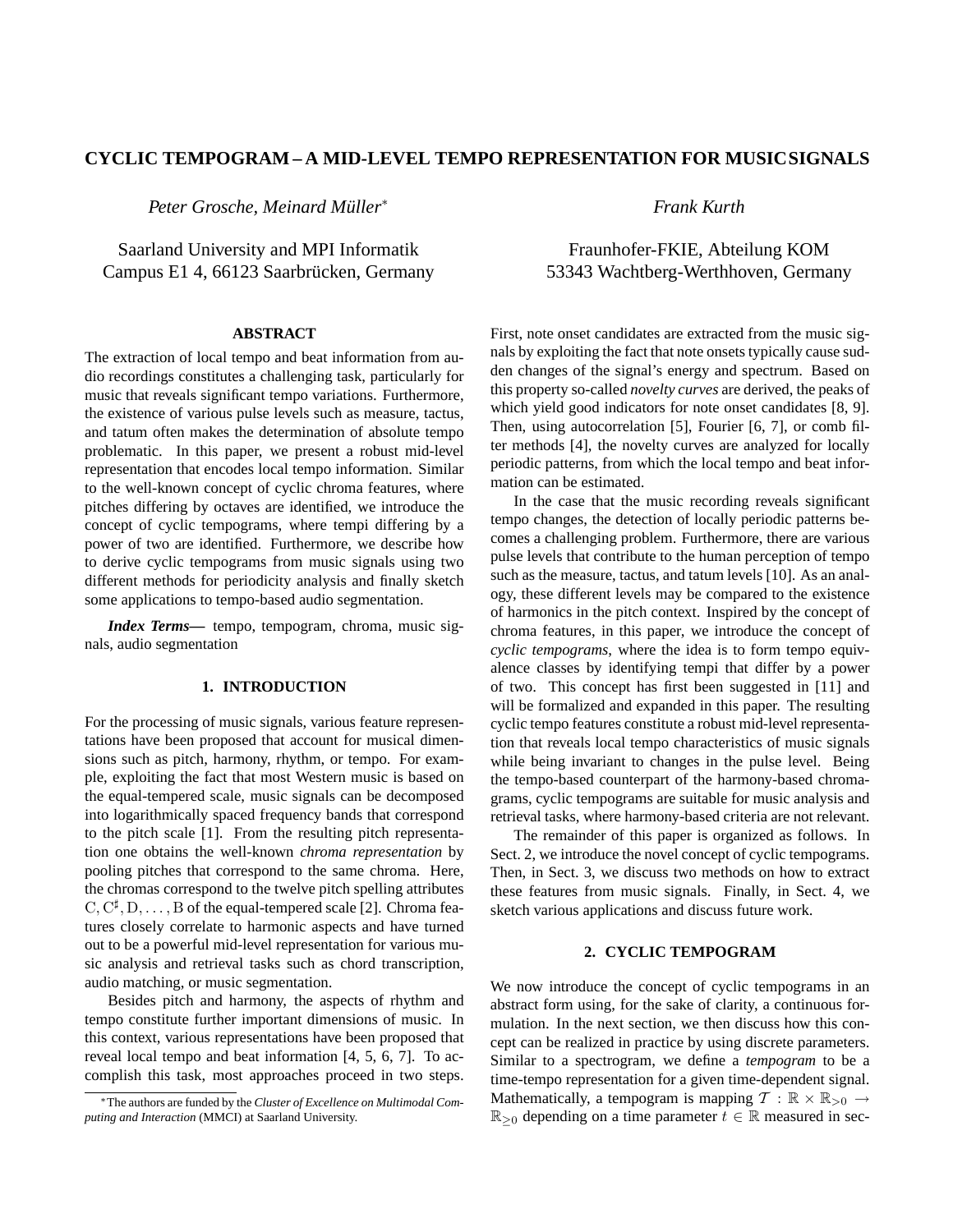onds and a tempo parameter  $\tau \in \mathbb{R}_{>0}$  measured in beats per minute (BPM). Intuitively, the value  $T(t, \tau)$  indicates to which extend a pulse of tempo  $\tau$  is present at time t. For example, let us suppose that a music signal has a dominant tempo of 120 BMP around position  $t = 20$  seconds. Then the resulting tempogram T should have a large value  $T(t, \tau)$ for  $\tau = 120$  and  $t = 20$ . Because of the above mentioned ambiguity concerning the pulse levels, one typically also has large values of T for integer multiples  $\tau$ ,  $2\tau$ ,  $3\tau$ ,... (referred to as *harmonics* of  $\tau$ ) and integer fractions  $\tau$ ,  $\tau/2$ ,  $\tau/3$ , ... (referred to as *subharmonics* of  $\tau$ ), see Fig. 1.

To reduce the impact of such kind of tempo confusions, we apply a similar strategy as in the computation of chroma features [2]. Recall that two pitches having fundamental frequencies  $f_1$  and  $f_2$  are considered as octave equivalent, if they are related by  $f_1 = 2^k f_2$  for some  $k \in \mathbb{Z}$ . Similarly, we say that two tempi  $\tau_1$  and  $\tau_2$  are *octave equivalent*, if they are related by  $\tau_1 = 2^k \tau_2$  for some  $k \in \mathbb{Z}$ . Then, for a given tempo parameter  $\tau$ , the resulting tempo equivalence class is denoted by  $[\tau]$ . For example, for  $\tau = 120$  one has  $[\tau] = \{ \ldots, 30, 60, 120, 240, 480 \ldots \}$ . Now, the *cyclic tempogram*  $C$  induced by  $T$  is defined by

$$
\mathcal{C}(t,[\tau]) := \sum_{\lambda \in [\tau]} \mathcal{T}(t,\lambda). \tag{1}
$$

Note that the tempo equivalence classes topologically correspond to a circle. Fixing a reference tempo  $\rho$  (e.g.,  $\rho = 60$ BPM), the cyclic tempogram can be represented by a mapping  $\mathcal{C}_{\rho} : \mathbb{R} \times \mathbb{R}_{>0} \to \mathbb{R}_{\geq 0}$  defined by

$$
\mathcal{C}_{\rho}(t,s) := \mathcal{C}(t,[s \cdot \rho]),\tag{2}
$$

for  $t \in \mathbb{R}$  and  $s \in \mathbb{R}_{>0}$ . Note that  $\mathcal{C}_{\rho}(t,s) = \mathcal{C}_{\rho}(t, 2^k s)$ for  $k \in \mathbb{Z}$  and  $\mathcal{C}_{\rho}$  is completely determined by its values  $s \in [1, 2)$ . As illustration, Fig. 1 shows various tempograms for a click track of increasing tempo. Fig. 1b shows a tempogram with harmonics and Fig. 1c the resulting cyclic tempogram. As in the pitch context, the tempo class  $[3\tau]$  is referred to as the *tempo dominant*. In Fig. 1c, the tempo dominant is visible as the increasing line in the middle. Similarly, Fig. 1d shows a tempogram with subharmonics and Fig. 1e the resulting cyclic tempogram. Here, the tempo class  $[\tau/3]$ is referred to as the *tempo subdominant* see the increasing line in the middle of Fig. 1e.

# **3. COMPUTING CYCLIC TEMPOGRAMS**

We now describe how discrete cyclic tempograms can be computed in practice for digital music signals. In a first step, a novelty curve is extracted (Sect. 3.1). In a second step, local periodic patterns are derived from the novelty curve. Here, we discuss two different methods that yield tempograms with harmonics (Fourier tempogram, Sect. 3.2) and with subharmonics (autocorrelation tempogram, Sect. 3.3), respectively. Finally, we show how cyclic versions are obtained from these tempograms (Sect. 3.4).



**Fig. 1**. **(a)** Novelty curve of click track of increasing tempo (110 to 130 BPM). **(b)** Fourier tempogram (showing harmonics). **(c)** Cyclic tempogram  $C_{60}$  induced by (b). **(d)** Autocorrelation tempogram (showing subharmonics). **(e)** Cyclic tempogram  $C_{60}$  induced by (d).

#### **3.1. Novelty Curve**

Most methods for deriving novelty curves from audio signals are based on the fact that note onsets typically cause a sudden change of the signal's energy and spectrum, see [8, 9]. Here, we exemplarily discuss one such basic approach. Given a music signal, a short-time Fourier transform is used to obtain a spectrogram  $X = (X(t, k))_{t,k}, k \in [1: K] :=$  $\{1, 2, \ldots, K\}, t \in \mathbb{Z}$ , where K is the number of Fourier coefficients and  $X(k, t)$  is the  $k^{\text{th}}$  Fourier coefficient for time frame  $t$ . In our implementation, each time parameter  $t$  corresponds to a step size of  $r = 0.023$  seconds. Next, we apply a logarithm to the magnitude spectrogram  $|X|$  yielding  $Y := \log(1 + C \cdot |X|)$  for a constant  $C > 1$ , see [10]. To obtain a novelty curve, we basically compute the discrete derivative of the compressed spectrum  $Y$ . More precisely, we sum up only positive intensity changes to emphasize onsets while discarding offsets to obtain the novelty curve  $\Delta : \mathbb{Z} \to \mathbb{R}_{\geq 0}$ :

$$
\Delta(t) := \sum_{k=1}^{K} |Y(t+1, k) - Y(t, k)| \ge 0
$$
 (3)

for  $t \in \mathbb{Z}$ , where  $|x|_{\geq 0} := x$  for a non-negative and  $|x|_{\geq 0} :=$ 0 for a negative real number  $x$ . To obtain our final novelty curve, again denoted by  $\Delta$ , we subtract the local average and only keep the positive part, see Fig. 2a for an example. For refinements and variants of this procedure, we refer to [8, 9].

### **3.2. Fourier Tempogram**

In the next step, we analyze the novelty curve  $\Delta$  with respect to local periodic patterns using a short-time Fourier transform similar to [6, 7]. To this end, we fix a window function  $W : \mathbb{Z} \to \mathbb{R}$  centered at  $t = 0$  In our experiments, we use a Hann window of a width corresponding to six seconds. Then, for a frequency parameter  $\omega \in \mathbb{R}_{\geq 0}$ , the complex Fourier coefficient  $\mathcal{F}(t,\omega)$  is defined by

$$
\mathcal{F}(t,\omega) = \sum_{n \in \mathbb{Z}} \Delta(n) \cdot W(n-t) \cdot e^{-2\pi i \omega n} . \tag{4}
$$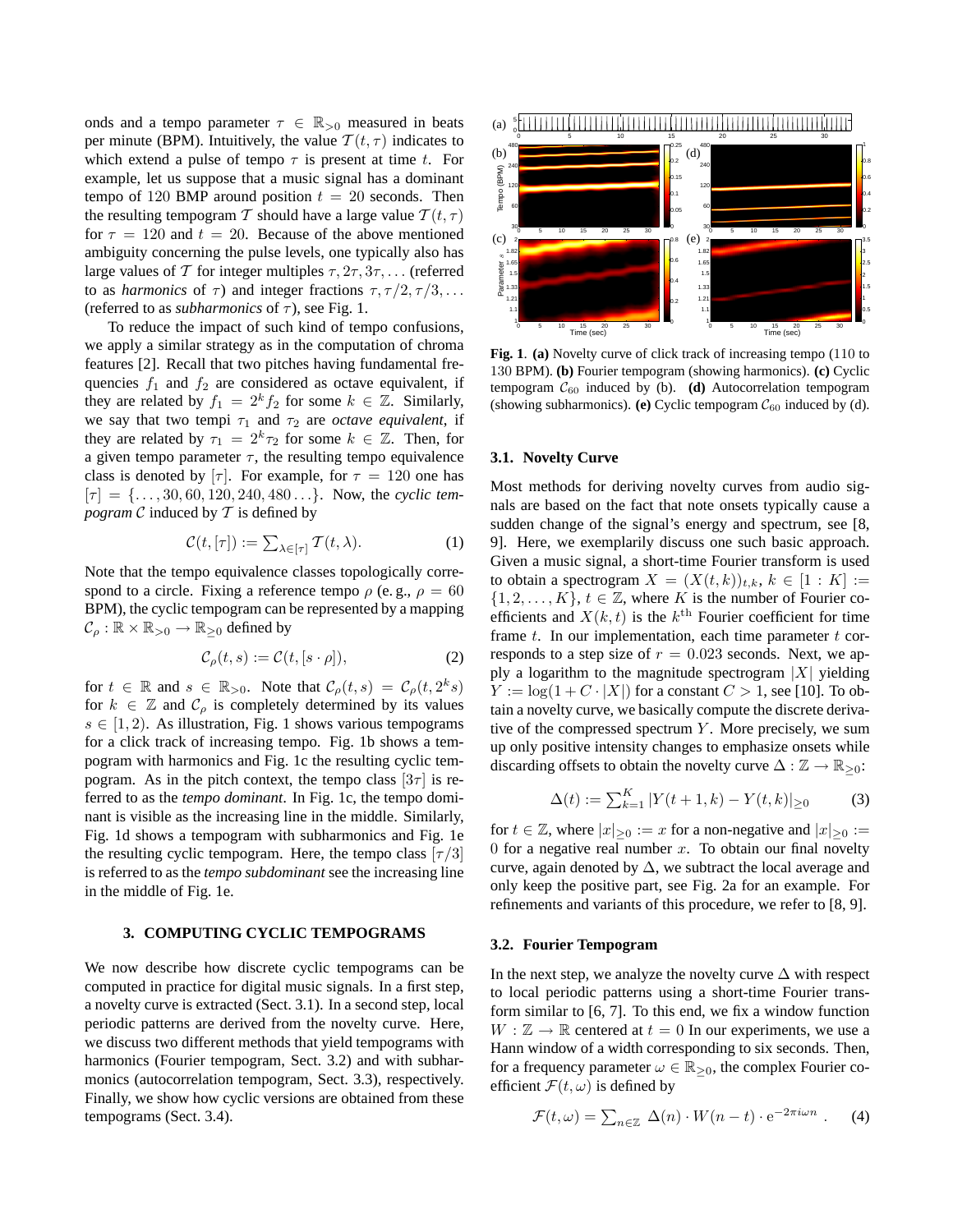

**Fig. 2**. **(a)** Novelty curve ∆ of an audio recording of a Waltz by Shostakovich. **(b)** Fourier tempogram  $T^F$ . **(c)** Cyclic tempogram  $\mathcal{C}_{60}^{\text{F}}$ . **(d)** Autocorrelation tempogram  $\mathcal{T}^{\text{A}}$ . **(e)** Cyclic tempogram  $\mathcal{C}_{60}^{\text{A}}$ .

In the musical context, we rather think of tempo measured in beats per minutes (BPM) than of frequency measured in Hertz (Hz). Therefore, we use a tempo parameter  $\tau$  satisfying the equation  $\tau = 60 \cdot \omega$ . Furthermore, we compute the tempi only for a finite set  $\Theta \subset \mathbb{R}_{>0}$ . In our implementation, we cover four tempo octaves ranging from  $\tau = 30$  to  $\tau = 480$ . Furthermore, we sample this interval in a logarithmic fashion covering each tempo octave by  $M$  samples, where the integer  $M$  determines the tempo resolution. Then, the discrete *Fourier tempogram*  $T^{\text{F}}: \mathbb{Z} \times \Theta \rightarrow \mathbb{R}_{\geq 0}$  is defined by

$$
\mathcal{T}^{\mathcal{F}}(t,\tau) = |\mathcal{F}(t,\tau/60)|. \tag{5}
$$

As an example, Fig. 2b shows the tempogram  $\mathcal{T}^{\mathrm{F}}$  of a recording of a Waltz by Shostakovich. In  $\mathcal{T}^{\rm F}$ , the tempo on the beat level (roughly  $\tau = 216$  BPM) and the second harmonics of this tempo are dominant. However, the tempo on the measure level of the three-quarter Waltz (roughly 72 BPM, third subharmonics of  $\tau = 216$ ) is hardly noticeable. Actually, since the novelty curve  $\Delta$  locally behaves like a track of positive clicks, it is not hard to see that Fourier analysis responds to harmonics but suppresses subharmonics, see also [6].

### **3.3. Autocorrelation Tempogram**

In the context of tempo estimation, also autocorrelation-based methods are widely used to estimate local periodicities [5]. Since these methods, as it turns out, respond to subharmonics while suppressing harmonics, they ideally complement Fourier-based methods, see [6]. To obtain a discrete *autocorrelation tempogram*, we proceed as follows. Again, we fix a window function  $W : \mathbb{Z} \to \mathbb{R}$  centered at  $t = 0$  with support  $[-N : N]$ ,  $N \in \mathbb{N}$ . This time, we use a box window of a width corresponding to six seconds. The local autocorrelation is then computed by comparing the windowed novelty curve with time shifted copies of itself. More precisely, we use the unbiased local autocorrelation

$$
\mathcal{A}(t,\ell) = \frac{\sum_{n\in\mathbb{Z}} \Delta(n)\Delta(n+\ell) \cdot W(n-t)}{2N+1-\ell},\qquad(6)
$$

for time  $t \in \mathbb{Z}$  and time lag  $\ell \in [0:N]$ . Recall from Sect. 3.1 that each time parameter  $t \in \mathbb{Z}$  corresponds to r seconds (in our implementation we used  $r = 0.023$ . Then, the lag  $\ell$ corresponds to the tempo  $\tau = 60/(r \cdot \ell)$  BPM. We therefore define the *autocorrelation tempogram* T <sup>A</sup> by

$$
\mathcal{T}^{\mathcal{A}}(t,\tau) = \mathcal{A}(t,\ell). \tag{7}
$$

for each tempo  $\tau = 60/(r \cdot \ell), \ell \in [1:N]$ . Finally, using standard resampling and interpolation techniques applied to the tempo domain, we derive an autocorrelation tempogram  $T^{\mathcal{A}} : \mathbb{Z} \times \Theta \to \mathbb{R}_{\geq 0}$  that is defined on the same tempo set  $\Theta$ as the Fourier tempogram  $T<sup>F</sup>$ , see Sect. 3.2. The tempogram  $\mathcal{T}^{\text{A}}$  for our Shostakovich example is shown in Fig. 2d, which clearly indicates the subharmonics.

### **3.4. Cyclic Tempogram**

Recall that the tempo parameter set Θ comprises four tempo octaves ranging from  $\tau = 30$  to  $\tau = 480$ , where each octave is covered by  $M$  logarithmically spaced samples. Therefore, one obtains a discrete cyclic tempogram  $C^F$  (resp.  $C^A$ ) from the tempogram  $T^F$  (resp.  $T^A$ ) simply by adding up the corresponding values of the four octaves as described in Eq. (1). Using a reference tempo of  $\rho = 60$  BPM, we obtain the cyclic tempogram  $C_{60}^{\text{F}}$  (resp.  $C_{60}^{\text{A}}$ ). Note that these discrete cyclic tempograms are M-dimensional, where the cylic tempo axis is sampled at  $M$  positions. As an illustration, Fig. 2c (resp. Fig. 2e) shows the discrete cyclic tempogram  $\mathcal{C}_{60}^{\text{F}}$  (resp.  $\mathcal{C}_{60}^{\text{A}}$ ), where we used a tempo resolution of  $M = 120$ . Note that the subharmonic tempo at measure level corresponding to roughly 72 BPM  $(s = 1.2)$  is clearly visible in  $\mathcal{C}_{60}^{\text{A}}$ , but not in  $\mathcal{C}_{60}^{\text{F}}$ .

## **4. APPLICATIONS AND FUTURE WORK**

As mentioned before, the cyclic tempograms are the tempobased counterparts of the harmony-based chromagrams. Compared to usual tempograms, the cyclic versions are more robust to tempo ambiguities that are caused by the various pulse levels. Furthermore, one can simulate changes in tempo simply by cyclically shifting a cyclic tempogram. Note that this is similar to the property of chromagrams, which can be cyclically shifted to simulate modulations in pitch. As one further advantage, even low-dimensional versions of discrete cyclic tempograms still bear valuable local tempo information of the underlying musical signal.

To illustrate the potential of our concept, we sketch how cyclic tempograms can be used for automated music segmentation, which is a central tasks in the field of music information retrieval [1, 3, 12]. Actually, there are many different